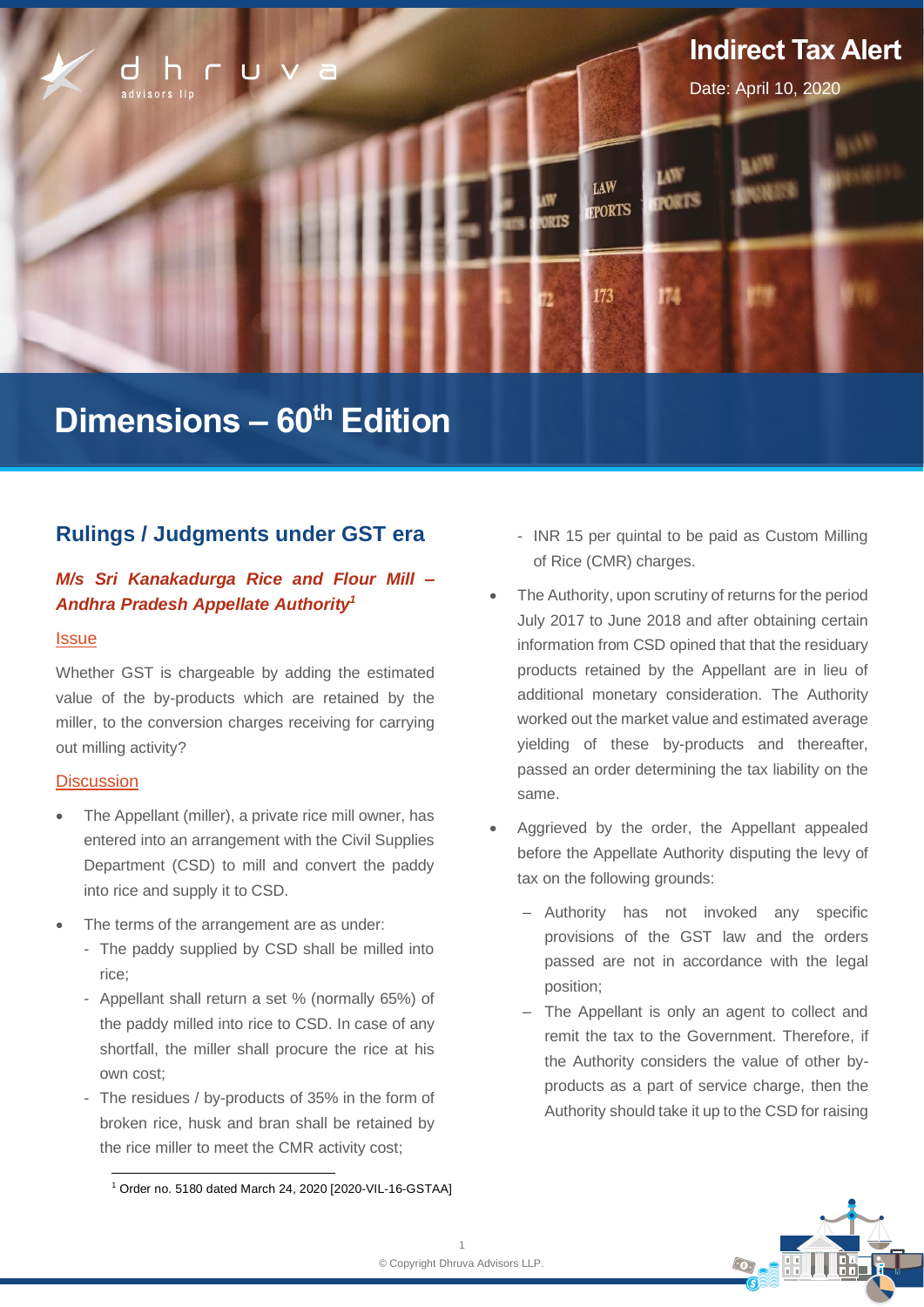an invoice on the total deemed value and pay necessary GST on services;

- The estimated value of by-products shall not be considered as consideration and therefore the value of supply adopted by the Authority is totally irrelevant to the facts of the case;
- ‒ The transaction of custom milling is between the assessee and CSD, which are not related parties and hence, the valuation provisions in this regard should not be invoked;
- ‒ In order to facilitate custom milling as reasonable, the CSD has allowed the miller to retain the by-products to compensate for various other costs incurred by the miller. Therefore, any levy of tax on such compensatory products shall be taken up with CSD and the miller should not be burdened.
- Appellate Authority observed as follows:
	- ‒ The Appellant converts the paddy into rice which is a 'service'. Thus, Appellant is a 'supplier of service' and CSD is 'recipient of service'. Since there is no specific exemption under GST, the aforesaid service is taxable at the rate of 5%;
	- Appellant has himself admitted that he has been compensated by retaining the by-products to meet the cost of milling activity, since INR 15 per quintal is not sufficient to meet the costs. This concludes that the goods retained are a part of the value of service;
	- ‒ The term 'consideration' as defined under the GST law could be in money or otherwise. Therefore, in the present case, 'consideration' is not only that portion which is received in cash but also what has been received by the Appellant in kind, i.e. the by-products left in the course of milling;
	- Section 15 of the CGST Act cannot be applied in the present case since price (INR 15 per quintal) is not the sole consideration for the supply. Accordingly, Rule 27(1)(b) of CGST Rules *(i.e. consideration in money and such further amount in money as is equivalent to the consideration not in money)* has been correctly

applied by the Authority to determine the value of the supply;

- ‒ Although broken rice and husk is exempt under GST, it would still be regarded as consideration for supply of milling service;
- In respect of levy of tax on sale of rice bran, the Appellant has neither put forth any arguments nor pressed for any relief through hearings. The bran is not exempted under GST and the levy on the same is sustainable.

#### Ruling

- By-products retained would be regarded as consideration for supply of milling service and GST would be leviable.
- GST is payable on the sale of rice bran.

#### *Dhruva Comments*

In the case of *General Engineering Works* v. *CCEx.,*  Jaipur<sup>2</sup>, the Hon'ble Supreme Court had held that the value of scrap should be added to the conversion charges where such charges are depressed, and job worker is allowed to retain the scrap. The ruling has upheld the principle laid down by the Supreme Court and will be relevant in determining value of supply in job work transactions.

## *M/s Rajeev Bansal & Sudershan Mittal – Uttarakhand<sup>3</sup>*

#### **Issue**

Whether transfer of an under-construction project as a going concern, is exempt under GST?

#### **Discussion**

- Applicant is a partnership firm engaged in business of constructing and selling residential / commercial complexes.
- The firm was constructing a residential property and had got the plan approved from the competent authority.



<sup>2</sup> 2007 (212) ELT 295 (SC)

<sup>3</sup> Order No 10/2019-20 dated January 09, 2020 [2020-VIL-83-AAR]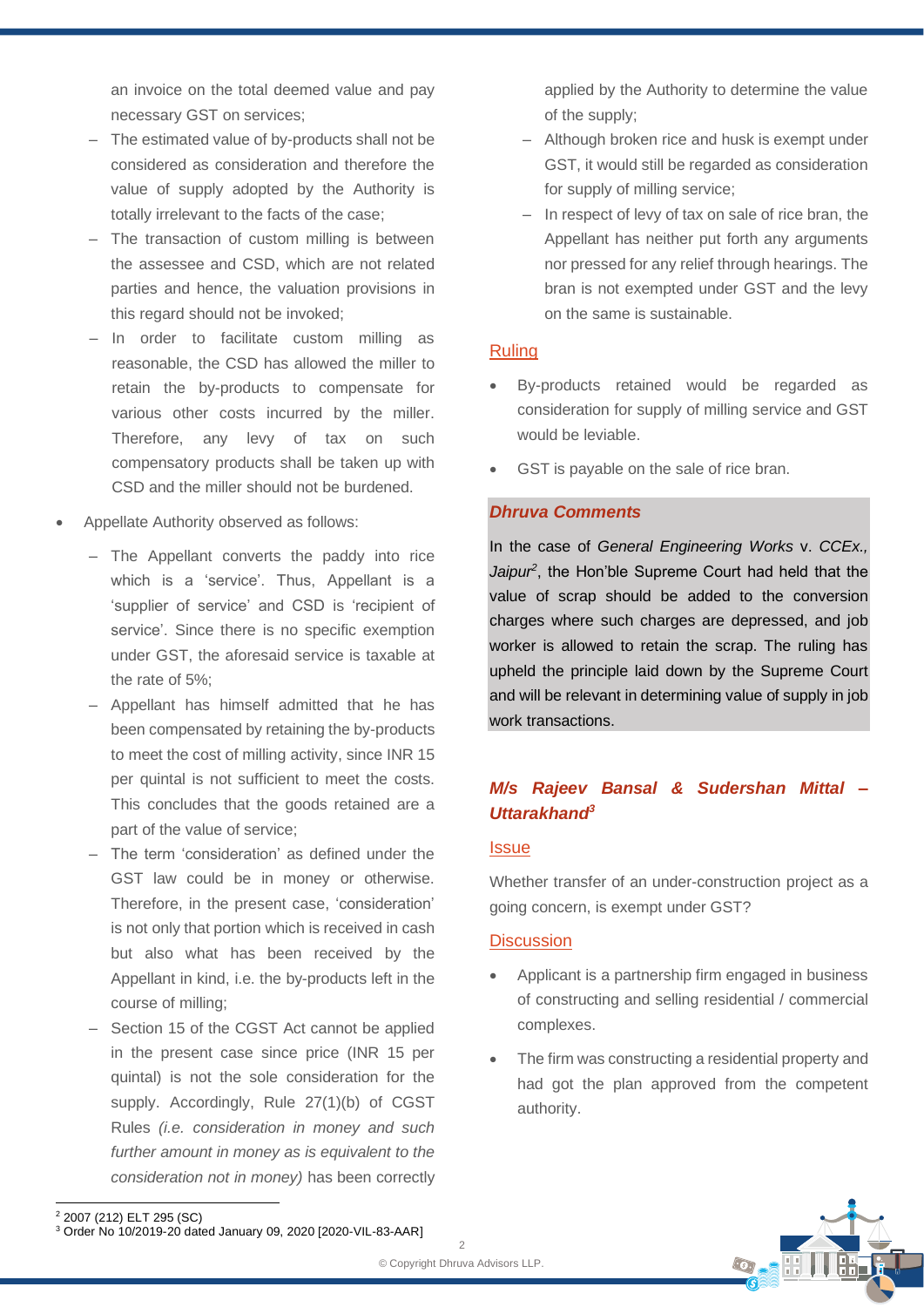- The Applicant entered into a business transfer agreement with another firm for transfer of the said project on a going concern basis.
- The main assets of the business were land, incomplete constructed flats and the approved plan. A separate sale deed was executed for transfer of flats as required under the State laws.
- The Applicant approached the Authority to contend that the said supply was exempt in terms of sr. no. 12 of exemption notification 4 (i.e. *services by way of renting of residential dwelling for use as residence*).
- The Authority observed as follows:
	- The exemption should be available under sr. no. 2 of exemption notification (i.e. *services by way of transfer of a going concern, as a whole or independent thereof*) and not under sr. no. 12 as contended;
	- As per the sale deed,
		- o Premises has been sold;
		- o "Assets" include flats, residential floors, basement and ground floor;
		- o Building is under construction;
		- o Purchaser can use and sell the flats as per his will or construct other building / floor in the premises, but he cannot demolish the existing flats.
	- ‒ As per section 2(17) of the CGST Act, the word 'business' includes acquisition of goods or services for commencement or closure of business.
	- ‒ Transfer of business as a going concern is the sale of business including assets. 'Transfer of a going concern' can be described as transfer of a running business which is capable of being carried on by the purchaser as an independent business;
	- ‒ Internationally accepted guidelines issued by His Majesty's Revenue & Customs (HRMC) on transfer of business as going concern are:
		- o assets must be sold as part of a 'business' as a 'going concern';
		- o purchaser intends to use the assets to carry on same kind of business;
- o where only part of business is sold it must be capable of separate operation;
- o there must not be a series of immediately consecutive transfers.
- ‒ The guidelines issued by HRMC are met in the present case. Hence, the said transfer will be treated as a transfer of business on a going concern basis.

#### Ruling

The transfer of project shall be treated as transfer of a business as a going concern and shall be exempted under sr. no. 2 of exemption notification.

### *Dhruva Comments*

Transfer of business on a going concern basis has always been a contentious issue and subject matter of judicial interpretation. It is critical to analyse the construct of the transaction so as to test the going concern principle. Generally, transfer of business comprises of transfer of all assets and liabilities, employees, open orders, etc.

## *M/s Ultra Tech Nathdwara Cement Ltd v. Union of India & Ors.***<sup>5</sup>**

#### **Issues**

Whether demand raised by the authorities for period prior to the transfer date of a company taken over pursuant to insolvency resolution process is sustainable?

#### **Discussion**

- The Petitioner was an applicant of an insolvency resolution process instituted against M/s Binani Cements Ltd. The resolution plan submitted by the Petitioner was approved unanimously in the meeting of Committee of Creditors (COC).
- The resolution professional after collating the claims of all operational creditors, verified the claim of Respondent of INR 72.85 crore towards liability of Excise duty and Service tax. Further, resolution professional also determined that the liquidation value, being much less than outstanding debt,



<sup>4</sup> Notification no. 12/2017-Central Tax (Rate) dated June 28, 2017 <sup>5</sup> 2020-VIL-169-RAJ – the Hon'ble High Court of Rajasthan.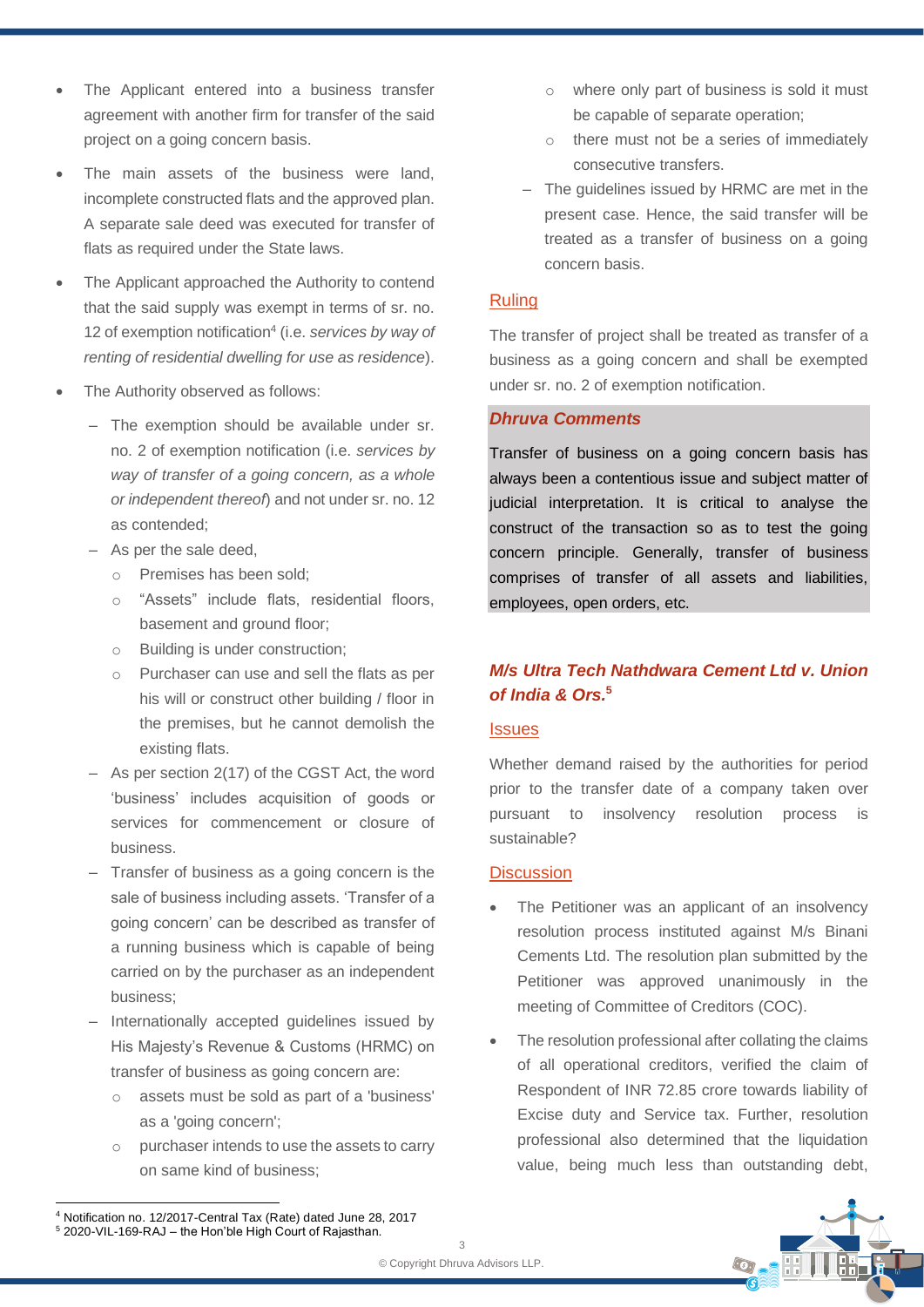available to operational creditors including the Respondent would be zero.

- Pursuant to the final approval of the resolution plan in November 2018, Petitioner took over the operations and management of M/s Binani Cements Ltd and changed the name of the company to Ultra Tech Nathdwara Cement Ltd. The resolution plan was fully implemented and payments as per the terms were duly made to all the creditors including the statutory creditors.
- Though the resolution plan was executed as per the final order, the Respondent raised numerous demands on the Petitioner.
- Aggrieved by the said demand raised by the Respondent, the Petitioner filed a Writ Petition before the Hon'ble High Court.
- The Petitioner contended as follows:
	- The resolution plan being approved by COC cannot be questioned in the court of law;
	- Further, the financial creditors are given precedence in the scheme and operational and statutory creditors have to make sacrifice;
	- Reliance was also placed on special leave petitions filed against the Petitioner for curtailment of government revenue due to the approved resolution plan and have been dismissed by the Hon'ble Supreme Court;
	- ‒ As per the amended provisions of section 31 of the Insolvency and Bankruptcy Code, 2016, an approved resolution plan is binding on all creditors including Central and State Government or any other person to whom any debt is payable under any law for time being in force;
	- ‒ While clarifying the Legislative intent of IBC in the Upper House of Parliament, the Hon'ble Finance Minister had informed that the Government will not make any further claim after the approval of a resolution plan.
- The Respondent contended that the Department was not heard by COC before finalising the resolution plan and hence it is not binding on them. Further, a mere summary rejection of SLP preferred

by the Respondent would not curtail the right to raise a valid demand.

- The Hon'ble High Court observed as follows:
	- ‒ The purpose of IBC is to revive the distressed industry by virtue of a resolution plan and not to fade in oblivion. An approved resolution plan is binding on all stakeholders, even in the case of statutory dues;
	- The High Court also upheld the reliance placed by the Petitioner on the judgment pronounced by the Hon'ble Supreme Court in the case of *Essar Steel India Ltd.* v. *Satish Kumar Gupta & Ors. 6 ;*
	- The financial creditors have been given a precedence in the ratio of payments when the resolution plan is being finalized and have a right to vote in the COC. On the other hand, the operational creditors have no right of audience at the COC;
	- ‒ The statute clearly intends to revive a dying industry by providing an opportunity to a resolution applicant to take over the same and begin the operation on a clean slate;
	- The evaluation of all dues and liabilities have been left to the exclusivity of resolution professional with approval of COC while finalizing the resolution plan. The Courts have limited power of judicial review into the resolution plan approved by COC;
	- ‒ The amount assessed by the Resolution Professional has already been deposited in favour of Respondent by the Petitioner;
	- ‒ The High Court also observed that the Respondents would be acting in a totally illegal and arbitrary manner while pressing for demands raised in this Writ Petition and any other demands which they may contemplate for the period prior to the resolution plan being finalized;
	- The authorities should adopt a pragmatic approach and not indulge in frivolous litigation.



<sup>6</sup> 2019(16) SCALE 319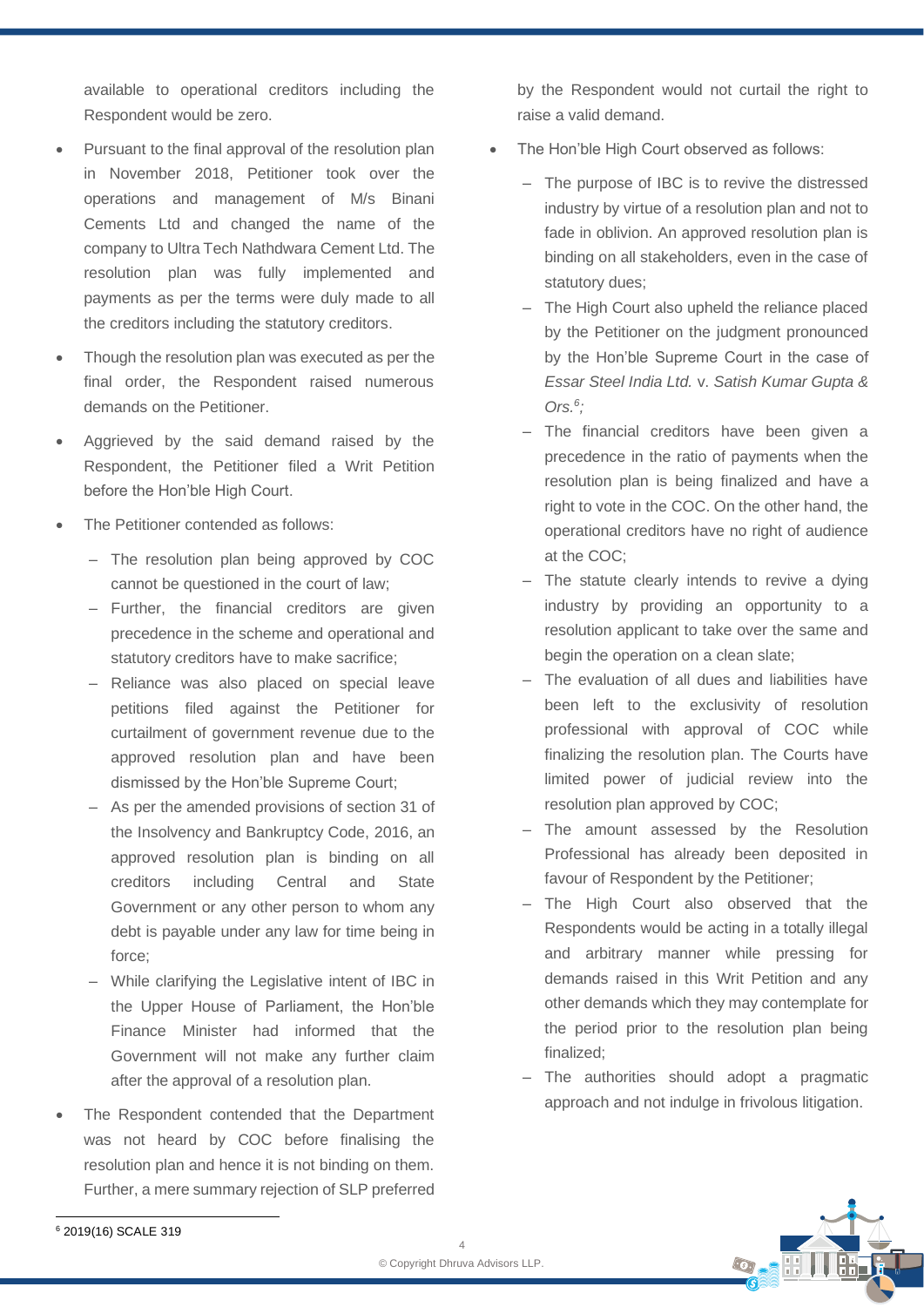#### **Judgment**

The demand notice issued by the Respondent are exfacie illegal, arbitrary and per-se not sustainable under law.

#### *Dhruva Comments*

The judgment decodes the intent of the legislation to provide a second opportunity for revival. The rejection of SLP filed by the department pursuant to NCLAT order and the current decision rejecting the demands of the departmental authorities for nothing beyond the resolution plan, confirms the immunity awarded under the resolution plan for prior period demands to the resolution Applicant. It will be interesting to see whether or not the current matter goes for another round of litigation.

## *M/s Vishnu Aroma Pouch Pvt. Ltd. v. Union of India***<sup>7</sup>**

#### **Issues**

Whether the Petitioner is liable to pay interest for delay in adjustment of tax liabilities due to technical glitches in the GST Portal?

#### **Discussion**

- The Petitioner is engaged in manufacturing of Pan Masala sold under the brand name of 'Vimal'. The Petitioner discharged the tax liability for the month of August 2017 partly in cash through the electronic cash ledger and partly by utilisation of Input Tax Credit (ITC).The Petitioner had used the mode of internet banking while discharging the liability through cash for the month of August 2017. On successful credit of the amount to the concerned Government account, Challan Identification Numbers (CIN) was generated and the entire tax liability was discharged on September 19, 2017
- The Petitioner could not submit its Form GSTR-3B on September 20, 2017, due to heavy load on the GST portal. However, while filing the return on September 21, 2017, the portal crashed and information / details in all columns of the return were shown as "zero", even though the tax liability was

fully paid by the Petitioner. A true and full disclosure stands reflected in the Form GSTR-1 for the said period.

- The Unique Identification Number (UIN) had also been generated for the corresponding entry in the electronic cash / credit ledger but due to system error in submission of returns, UIN was not indicated in the electronic liability register. Further, this system operates on its own and the Petitioner has no access to make such an entry in the system.
- Thereafter, the Petitioner immediately informed the jurisdictional GST authorities regarding the said occurrence and was advised to approach the Help Desk to sort out the issue. On approaching the Help Desk, the Petitioner's representative was informed that in accordance with circular dated September 1, 2017, any error in Form GSTR-3B would be rectified when Form GSTR-2 and GSTR-3 are filed.
- The Petitioner was waiting for Form GSTR-2 and GSTR-3 to be prescribed, however, in December 2017, the Government decided to keep the previous circular dated September 1, 2017 in abeyance till March 2018. In light of the events, the Petitioner was continuously approaching and filing letters / representations with GST authorities and was later informed that the Petitioner's case would fall under Common Error-I as per para 3 of circular dated December 29, 2017, and the Petitioner should pay the liability of tax along with interest, Aggrieved, the Petitioner filed a Writ Petition before the Hon'ble High Court.
- During the pendency of the present petition, the Petitioner prayed for manual filing of Form GSTR-3B for the impugned month. The court vide its order<sup>8</sup> allowed the Petitioner to manually file the return. However, the Respondents submitted that the true and correct details for the month of August 2017 with tax liability can be reflected in the return of the month of September 2019.
- The Petitioner thereafter filed Form GSTR-3B for September 2019 with taxes payable for August 2017. Also, the impugned tax amount was credited



<sup>7</sup> 2020-VIL-164-GUJ – The Hon'ble High Court of Gujarat.

<sup>8</sup> Order No 2019-VIL-221-GUJ dated May 07, 2019.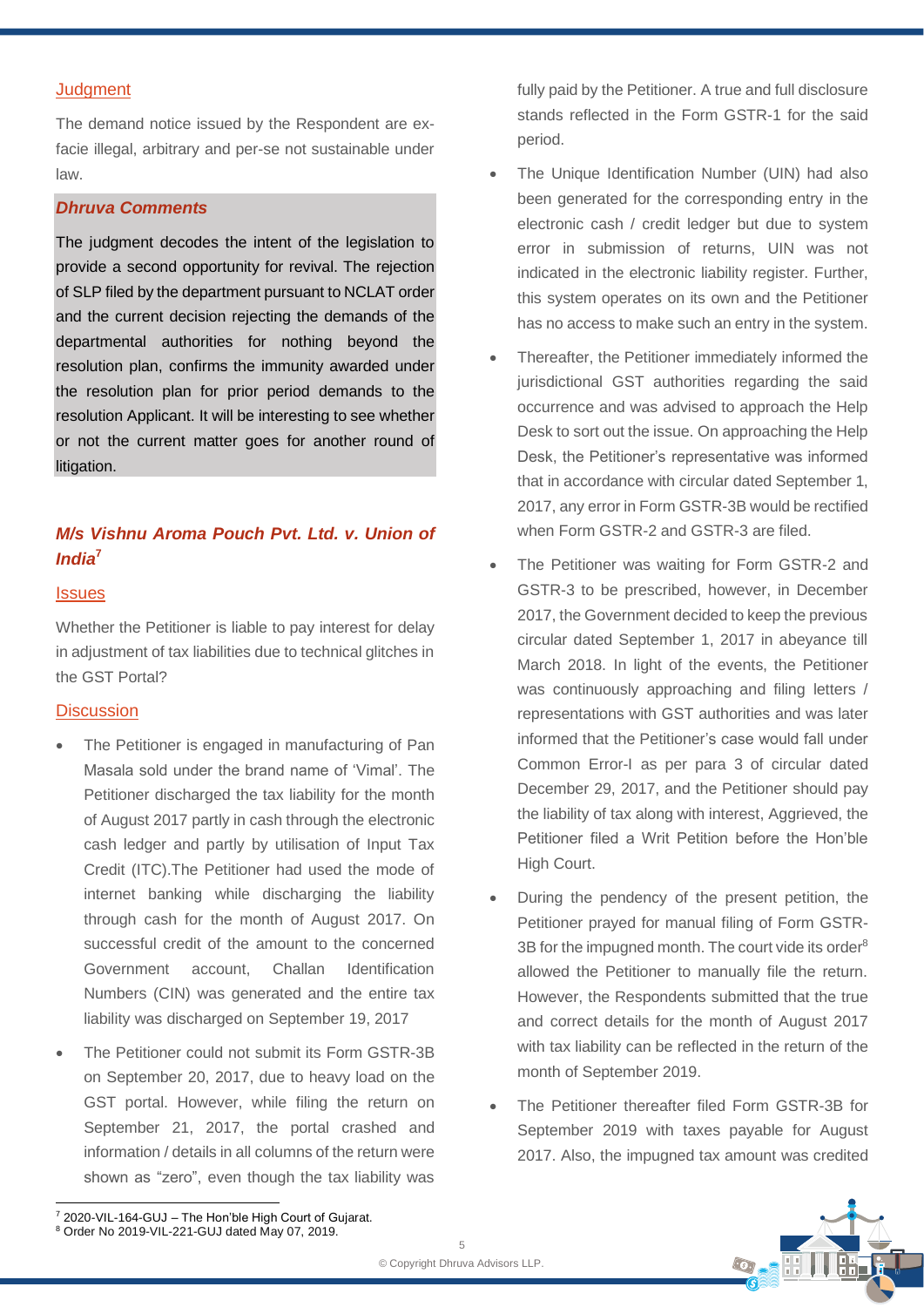to the Government account and the tax payable reflected as nil.

- The Hon'ble High Court on the pending issue of applicability of interest observed as follows:
	- ‒ It is evident from the facts of the case that the Respondents were approached at the earliest point of time and grievance was not addressed for a considerable period of time. The errors in uploading the return were not on account of any fault on the part of the Petitioner but on account of error in the system;
	- The Petitioner had duly discharged the tax liability of August 2017 within the timelines; however, it was only on account of technical glitches in the system that the tax paid by the Petitioner for the said period had not been credited to the Government account;
	- ‒ The return submitted by the Petitioner for September 2019 along with the tax liability of August 2017 shall be treated discharged of its tax liability within the period stipulated under the GST laws.

#### **Judgment**

The Petitioner is not liable to pay interest on the impugned tax amount.

### *Dhruva Comments*

The instant judgment reinforces the position that assessees would not be penalised for technological glitches arising on the GSTN portal. Needless to state that it would also be incumbent on the assessees to demonstrate the type of error faced and subsequent communication with the department to prove the bonafides.

GST, being the single largest tax reform in the country, faced many challenges during its implementation one of them being technological hiccups on the GSTN portal. Significant measures have been adopted by the GST Council and Infosys to resolve IT related discrepancies. Recently, the GST Council in its 39<sup>th</sup> Council Meeting also had discussed various issues to smoothen the return filing system.

## **Circulars under GST era**

#### *GST refunds related issues<sup>9</sup>*

The CBIC has provided clarifications on the various issues being faced by the assessees / field formations in respect of the GST refund claims. The same is summarized below

- Clubbing of refund claims across financial years
	- Restriction was imposed on clubbing of refund applications for tax periods spread across different financial years, by Master Circular on refunds<sup>10</sup> (Master circular);
	- ‒ The said restriction has now been removed in lieu of the Delhi High Court order in the case of *M/s Pitambra Books Pvt. Ltd.* v. *UOI* <sup>11</sup> .
- Refund of accumulated ITC on account of reduction in GST rate
	- Section 54(3)(ii) of CGST Act, allows refund of accumulated ITC on account of inverted duty structure i.e. where the rate of tax of inputs is more than the rate of tax on output supplies;
	- ‒ However, the refund would not be eligible where the GST rate of the goods is subsequently reduced. e.g. trader purchases the goods at the rate of 18%, but the rate is subsequently reduced to 12%;
	- The refund would not be eligible under section 54(3)(ii) of CGST Act in such cases, since the input and output supplies are the same even though attracting different rates of tax at different point of time.

#### *Dhruva Comments*

The clarification would cause a lot of hardship to such traders as this would lead to accumulation of ITC for them. Section 54(3)(ii) nowhere states that the inputs and output supplies need to be different to claim the refund. It merely states that rate of tax on inputs should be higher than the rate of tax on output supplies.

<sup>9</sup> Circular no. 135/05/2020 GST dated March 31, 2020

<sup>10</sup> Circular no. 125/44/2019 GST dated November 18, 2019

<sup>11</sup> 2020-VIL-45-DEL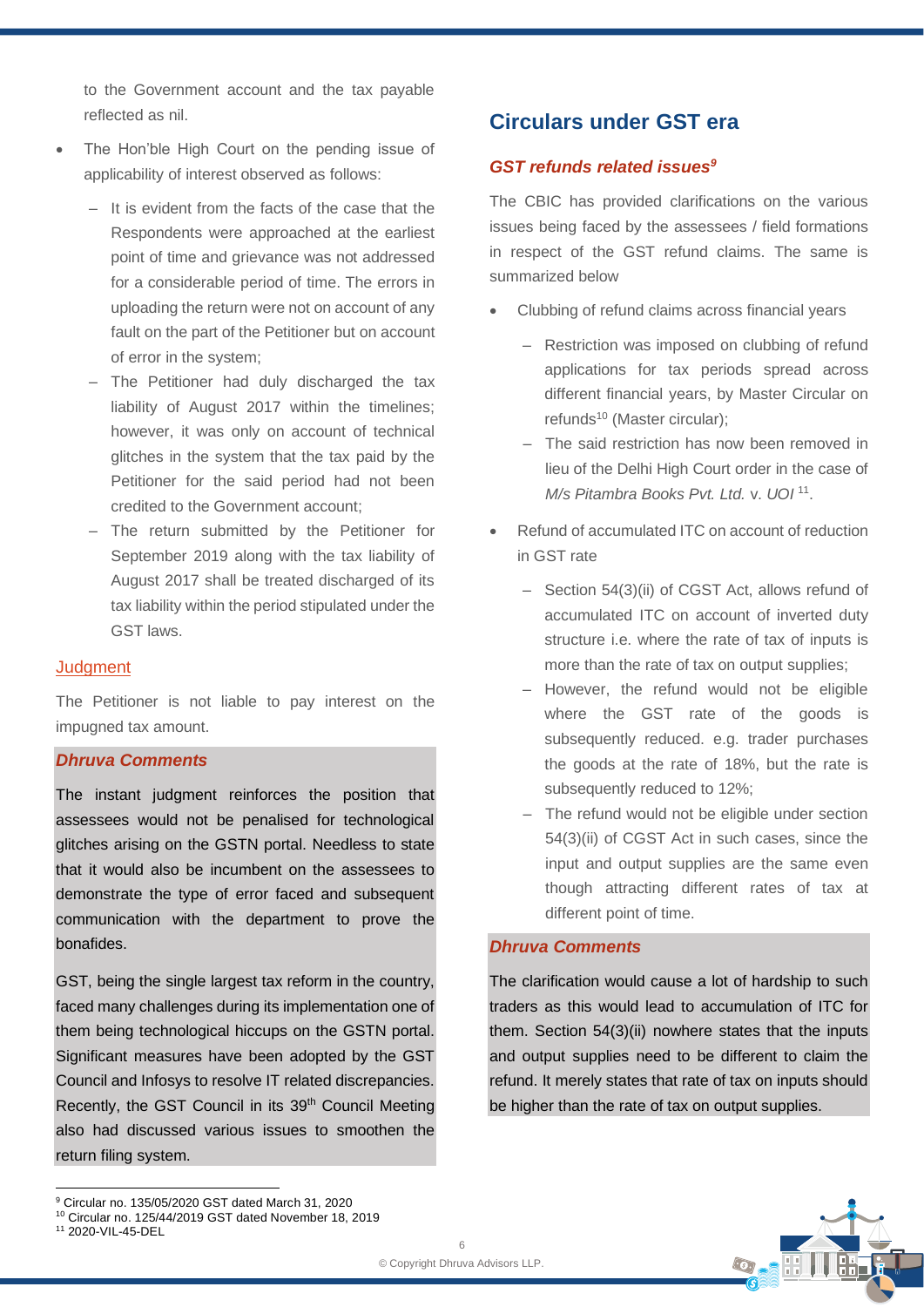- Manner of grant of refund in cases other than zero rated supplies
	- In certain cases, mentioned below, the refund is paid in cash even if the tax is paid through ITC:
		- o Excess payment of tax;
		- o Tax paid on intra-state supply subsequently held to be inter-state supply and vice-versa;
		- o Assessment / provisional assessment / appeal / any other order;
		- o 'Any other' ground or reason.
	- ‒ In order to avoid unintended encashment of credit balances, the refund of the abovementioned cases, would be paid in the same proportion in which the tax has been paid originally i.e. by debiting electronic cash and credit ledger;
	- $-$  In this regard, suitable amendments<sup>12</sup> have also been made in CGST Rules, whereby two new sub rules have been inserted viz. Rule 86(4A) and Rule 92(1A);
	- The refund amount payable in cash should be paid by issuance of order in FORM GST RFD-06 and the ITC in FORM GST PMT-03.
- Refund of ITC not reflected in GSTR-2A
	- ‒ As per para 36 of the Master Circular *(supra)* the refund can be taken even if the invoices were not reflected in GSTR-2A. However, due to insertion of sub rule (4) in Rule 36 of CGST Rules<sup>13</sup>, the field formations faced difficulties with respect to the admissibility of the refunds for those invoices which were not reflected in GSTR-2A;
	- ‒ Accordingly, the refund of ITC would be restricted to only those invoices which are uploaded by the supplier in GSTR-1 and reflected in GSTR-2A of the applicant. Para 36 *(supra)* is modified to such extent.

### *Dhruva Comments*

For unmatched transactions, the authorities would now not rely only on the Tax invoice produced by the assessee during refund proceedings.

<sup>12</sup> Notification no. 16/2020-Central Tax dated March 23, 2020 <sup>13</sup> Notification no. 49/2019-Central Tax dated October 09, 2019

- Mention HSN code of the invoices for which refund is claimed
	- ‒ As per the master Circular *(supra)*, a statement in prescribed format was required to be submitted while filing the refund claim mentioning the details of the invoices for which refund was being claimed. However, the said format did not contain a column to mention HSN code of the goods / services;
	- ‒ As GSTR-2A does not contain the HSN wise details, it becomes difficult for the field formations to distinguish the ITC on capital goods / services out of the total ITC. Accordingly, a new HSN column is being added in the prescribed statement format.
	- ‒ Further, if a supplier is not mandated to mention the HSN code, then the applicant is not required to mention the HSN code in respect of such inward supply.